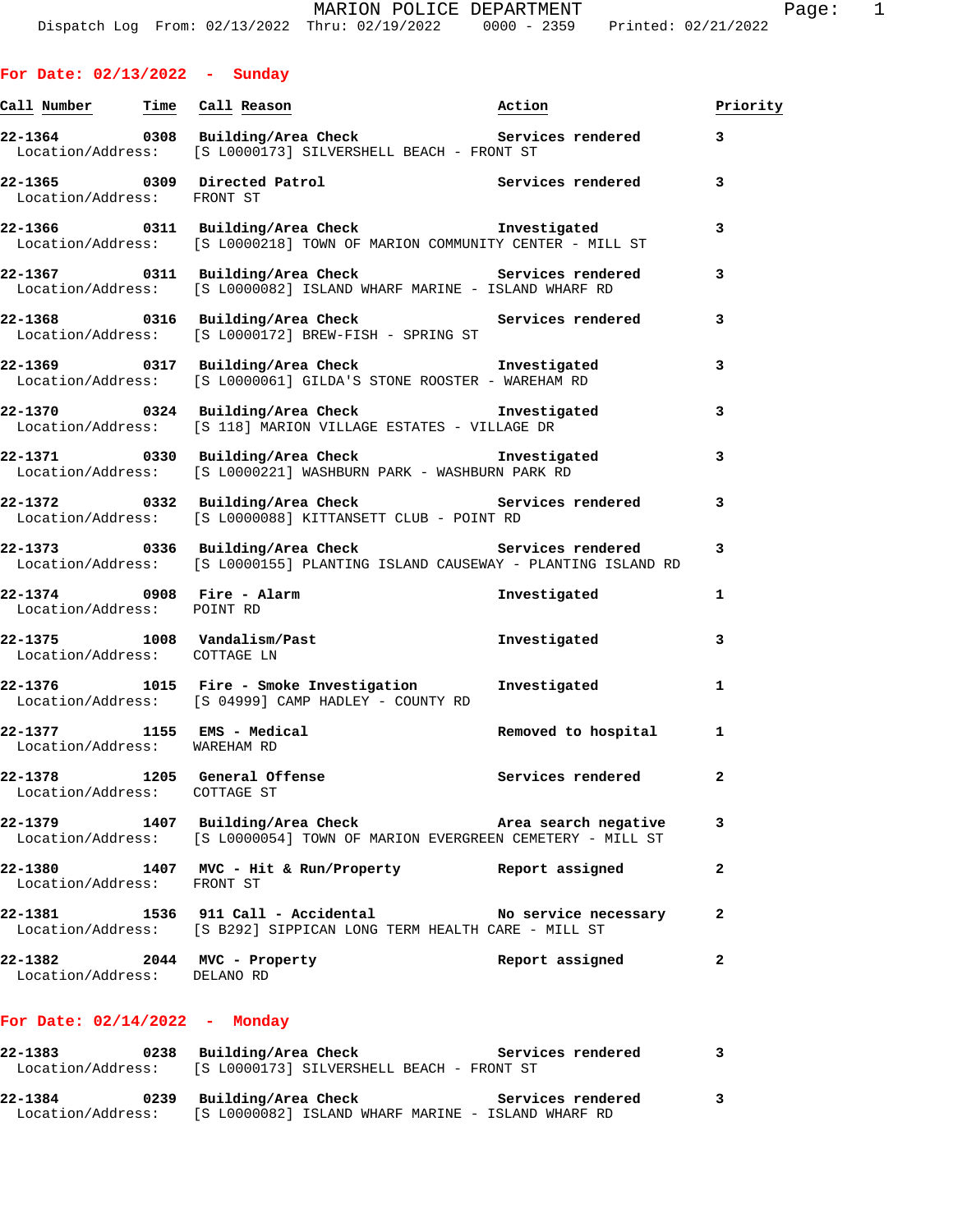|                                                                 | Dispatch Log From: 02/13/2022 Thru: 02/19/2022 0000 - 2359 Printed: 02/21/2022                                                    | MARION POLICE DEPARTMENT | Page: 2      |
|-----------------------------------------------------------------|-----------------------------------------------------------------------------------------------------------------------------------|--------------------------|--------------|
|                                                                 | 22-1385 0256 Building/Area Check 6 Services rendered 3                                                                            |                          |              |
|                                                                 | Location/Address: [S L0000088] KITTANSETT CLUB - POINT RD                                                                         |                          |              |
|                                                                 | 22-1386 0302 Building/Area Check 6 Services rendered 3<br>Location/Address: [S L0000061] GILDA'S STONE ROOSTER - WAREHAM RD       |                          |              |
|                                                                 | 22-1387 0454 D.M.V.<br>Location/Address: OLDE KNOLL RD                                                                            | Services rendered 3      |              |
| Location/Address: PARLOWTOWN RD                                 | 22-1388 0726 Animal Complaint Services rendered 3                                                                                 |                          |              |
| Location/Address: SPRING ST                                     | $22-1389$ 0815 Fire - Alarm                                                                                                       | Investigated             | $\mathbf{1}$ |
|                                                                 | 22-1390 		 0905 Waterways Area Patrol 		 Services rendered<br>Location/Address: [S L0000151] OLD LANDING WHARF - FRONT ST         |                          | 3            |
|                                                                 | 22-1391 0918 Waterways Area Patrol Services rendered 3<br>Location/Address: [S L0000173] SILVERSHELL BEACH - FRONT ST             |                          |              |
|                                                                 | 22-1392 0931 Waterways Area Patrol Nervices rendered<br>Location/Address: BOAT RAMP / BEACH - OAKDALE AVE                         |                          | 3            |
|                                                                 | 22-1393 0933 Follow Up Investigation Services rendered 3<br>Location/Address: [S B271] TOWN OF MARION POLICE DEPARTMENT - MILL ST |                          |              |
|                                                                 | 22-1394 		 0938 Waterways Area Patrol 		 Services rendered<br>Location/Address: [S 81] DEPINA LANDING - RIVER RD                  |                          | 3            |
|                                                                 | 22-1395 0959 Follow Up Investigation Services rendered 3<br>Location/Address: [S B271] TOWN OF MARION POLICE DEPARTMENT - MILL ST |                          |              |
| Location/Address: BELL GUZZLE LN                                | 22-1396 1010 EMS - Medical 1 22-1396 Removed to hospital 1                                                                        |                          |              |
|                                                                 | 22-1397 1057 Motor Vehicle Stop 10 Written warning issued 2<br>Location/Address: WAREHAM TOWN LINE - WAREHAM RD                   |                          |              |
| Location/Address: WEST DR                                       | 22-1398 1125 Waterways Complaint 1997 Services rendered 2                                                                         |                          |              |
|                                                                 | 22-1399 1158 Follow Up Investigation Services rendered<br>Location/Address: [S B271] TOWN OF MARION POLICE DEPARTMENT - MILL ST   |                          | 3            |
| 22-1400   1426 EMS - Medical<br>Location/Address: STONEY RUN LN |                                                                                                                                   | Investigated             | $\mathbf{1}$ |
|                                                                 | 22-1401 1500 Road Hazard 1988 and the Investigated<br>Location/Address: WESTBOUND LANE NEAR FIELD STONE - MILL ST                 |                          | 3            |
| Location/Address: ABELS WAY                                     | 22-1402 1511 Motor Vehicle Stop Nritten warning issued                                                                            |                          | $\mathbf{2}$ |
|                                                                 | 22-1403 1533 Transport Services rendered<br>Location/Address: [S B271] TOWN OF MARION POLICE DEPARTMENT - MILL ST                 |                          | 3            |
| Location/Address: [S3] CHURCH AVE                               | 22-1404 1614 EMS - Medical 1997 No service necessary                                                                              |                          | $\mathbf{1}$ |
| Location/Address: CONVERSE RD                                   | 22-1405 1638 Identity Theft 1997 Report assigned                                                                                  |                          | 3            |
|                                                                 | 22-1406 1851 Motor Vehicle Stop Verbal warning<br>Location/Address: [S 98] OVERPASS - ROUTE 105 AT ROUTE 195 - FRONT ST           |                          | $\mathbf{2}$ |
| Location/Address: WAREHAM RD                                    | 22-1408 2107 Motor Vehicle Stop Nerbal warning                                                                                    |                          | $\mathbf{2}$ |
|                                                                 |                                                                                                                                   |                          | 3            |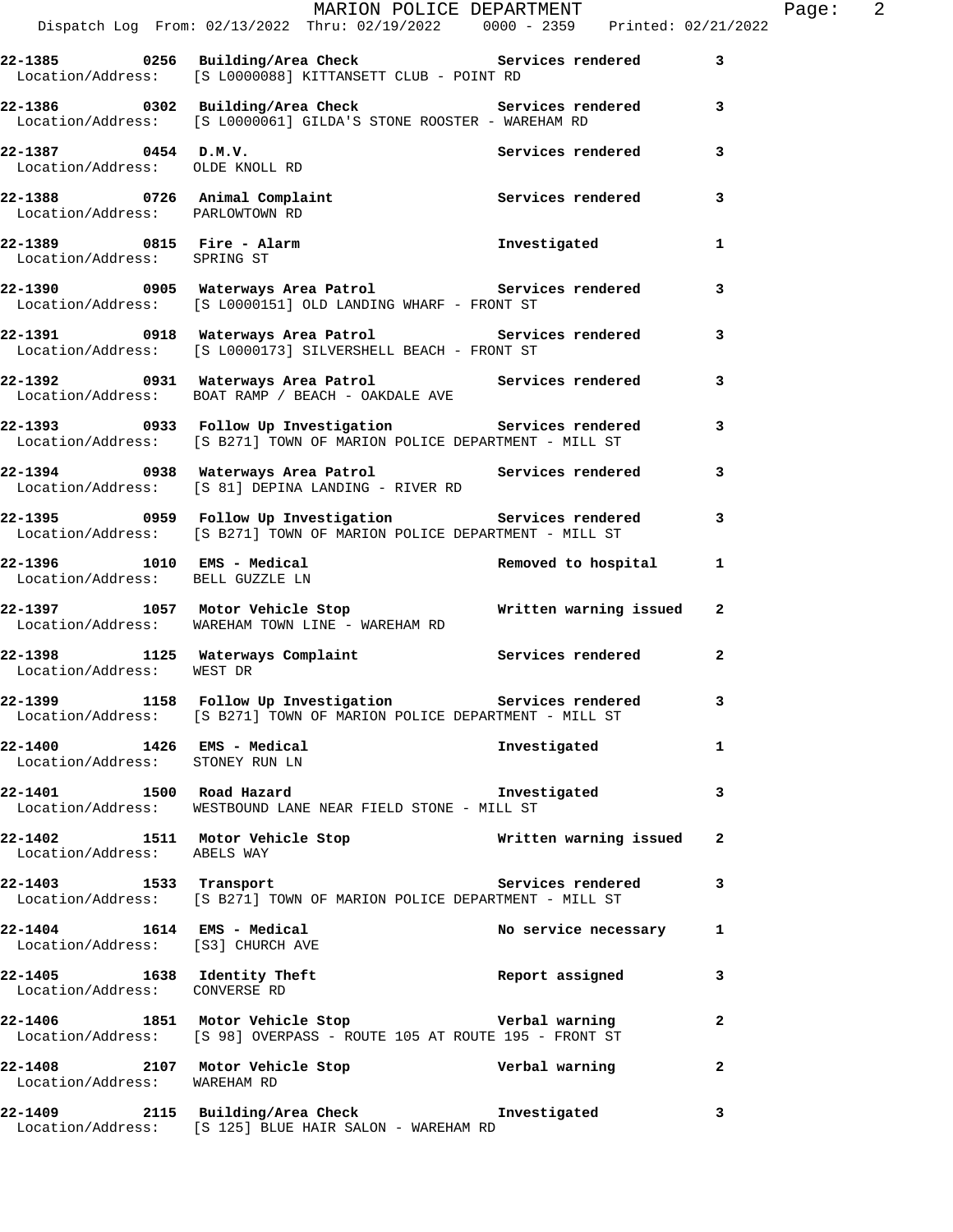|         |                               | 22-1410 2151 Burglar Alarm (Accidental/defective alarm                                                                                             |                            |                | $\overline{\mathbf{2}}$ |
|---------|-------------------------------|----------------------------------------------------------------------------------------------------------------------------------------------------|----------------------------|----------------|-------------------------|
|         | Location/Address: WATER ST    |                                                                                                                                                    |                            |                |                         |
|         | Location/Address: WAREHAM RD  | 22-1411 2156 Motor Vehicle Stop <b>Arrest</b>                                                                                                      |                            | $\overline{a}$ |                         |
|         |                               | 22-1412 2253 Suspicious Motor Vehicle Threstigated<br>Location/Address: [S L0000187] LOCKHEED - MARTIN - BARNABAS RD                               |                            | $\overline{2}$ |                         |
|         |                               | 22-1413 2326 EMS - Medical 22-1413<br>Location/Address: [S B271] TOWN OF MARION POLICE DEPARTMENT - MILL ST                                        |                            | $\mathbf{1}$   |                         |
|         |                               | For Date: $02/15/2022 - Tuesday$                                                                                                                   |                            |                |                         |
|         |                               | 22-1414 0147 Building/Area Check Services rendered 3<br>Location/Address: [S L0000173] SILVERSHELL BEACH - FRONT ST                                |                            |                |                         |
|         |                               | 22-1415 0154 Building/Area Check 6 Services rendered 3<br>Location/Address: [S L0000123] TOWN OF MARION HARBORMASTER'S OFFICE - ISLAND WHARF RD    |                            |                |                         |
|         |                               | 22-1416 		 0202 Building/Area Check 		 Services rendered 3<br>Location/Address: [S L0000172] BREW-FISH - SPRING ST                                 |                            |                |                         |
|         | Location/Address: MOORINGS RD | 22-1417 		 0210 Building/Area Check 		 Services rendered                                                                                           |                            | 3              |                         |
|         |                               | 22-1418 		 0217 Building/Area Check 		 Services rendered<br>Location/Address: [S L0000074] HILLER DODGE - MILL ST                                  |                            | 3              |                         |
|         |                               | 22-1419 		 0228 Building/Area Check 		 Services rendered<br>Location/Address: [S L0000151] OLD LANDING WHARF - FRONT ST                            |                            | 3              |                         |
|         |                               | 22-1420 0234 Building/Area Check Services rendered<br>Location/Address: [S L0000061] GILDA'S STONE ROOSTER - WAREHAM RD                            |                            | 3              |                         |
|         |                               | 22-1421 0235 Building/Area Check Services rendered<br>Location/Address: [S 97] BURR BROTHERS SALES - WAREHAM RD                                    |                            | 3              |                         |
|         |                               | 22-1422       0244  Building/Area Check          Services rendered<br>Location/Address: [S L0000155] PLANTING ISLAND CAUSEWAY - PLANTING ISLAND RD |                            | 3              |                         |
|         |                               | 22-1423 0331 Building/Area Check Services rendered<br>Location/Address: SPINNAKER LN                                                               |                            | 3              |                         |
|         |                               | 22-1424 0423 Burglar Alarm New Investigated<br>Location/Address: [S L0000040] CUMBERLAND FARMS (SOUTH) - WAREHAM RD                                |                            | 2              |                         |
|         |                               | 22-1425 		 0433 Building/Area Check 		 Services rendered<br>Location/Address: [S 137] TRI TOWN MOTORS - WAREHAM RD                                 |                            | 3              |                         |
|         | Location/Address: CONVERSE RD | 22-1426 0506 Directed Patrol                                                                                                                       | Services rendered          | 3              |                         |
|         |                               | 22-1427 		 0533 Building/Area Check 		 Services rendered<br>Location/Address: [S 125] BLUE HAIR SALON - WAREHAM RD                                 |                            | 3              |                         |
|         | 22-1428 0902 Transport        | Location/Address: [S B271] TOWN OF MARION POLICE DEPARTMENT - MILL ST                                                                              | Services rendered          | 3              |                         |
|         |                               | 22-1429 0924 Burglar Alarm                                                                                                                         | Accidental/defective alarm |                | 2                       |
|         | Location/Address: COTTAGE ST  |                                                                                                                                                    |                            |                |                         |
|         |                               | 22-1430 0946 Burglar Alarm                                                                                                                         | Accidental/defective alarm |                | 2                       |
|         | Location/Address: COTTAGE ST  |                                                                                                                                                    |                            |                |                         |
| 22-1431 |                               | 0952 General Service                                                                                                                               | Services rendered          | $\mathbf{3}$   |                         |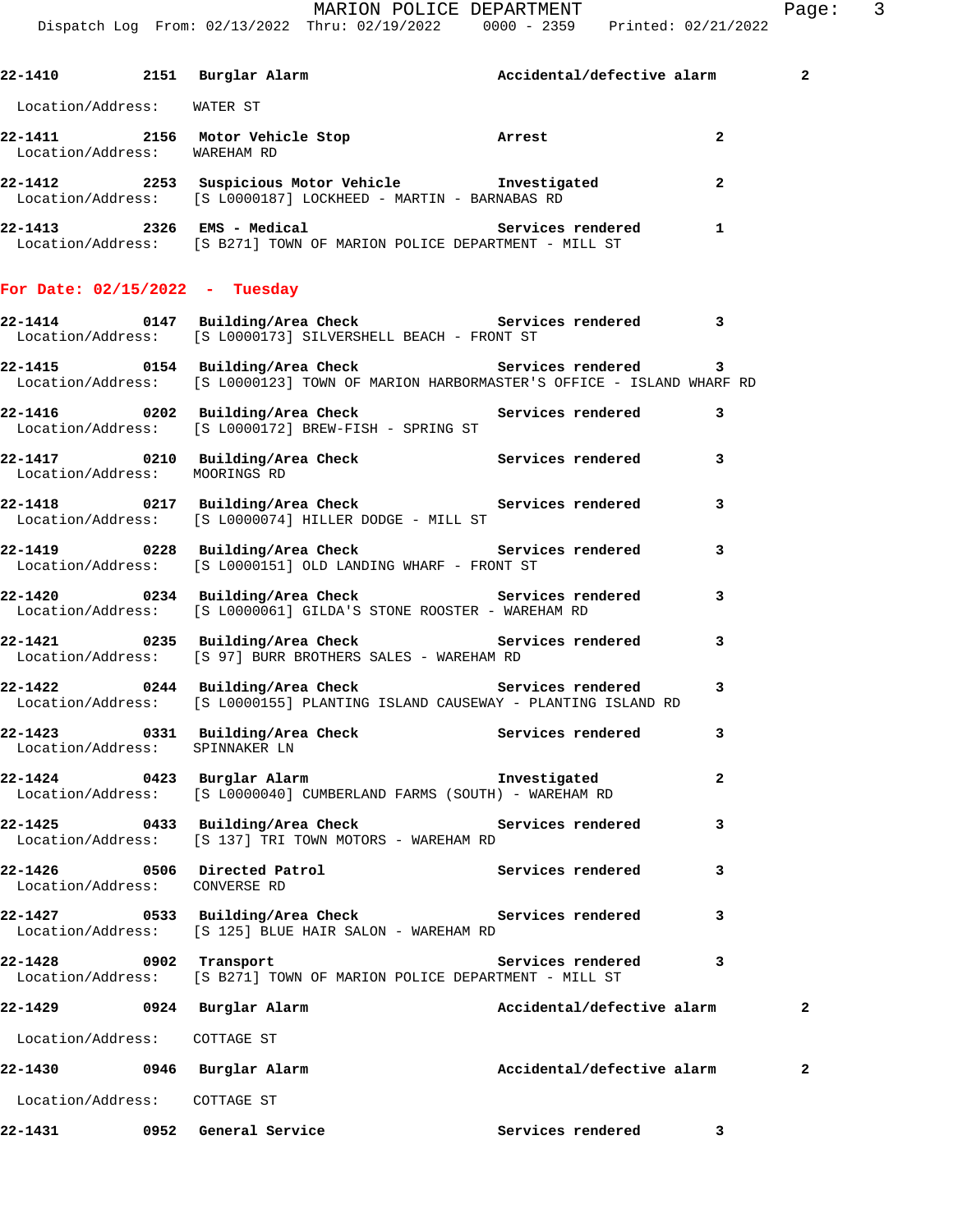|                                     | $\verb+MARION POLICE DEPARTMENT\nDispatch Log From: 02/13/2022 Thru: 02/19/2022 0000 - 2359 Printed: 02/21/2022$                           |                            |                | Page: 4        |  |
|-------------------------------------|--------------------------------------------------------------------------------------------------------------------------------------------|----------------------------|----------------|----------------|--|
|                                     | Location/Address: [S B392] SIPPICAN SCHOOL - SPRING ST                                                                                     |                            |                |                |  |
|                                     |                                                                                                                                            |                            |                |                |  |
|                                     | 22-1432 1121 EMS - Medical 1 Removed to hospital 1<br>Location/Address: [S 127] COOPERTIVE PRODUCTS GROUP HOME - MILL ST                   |                            |                |                |  |
|                                     | 22-1433 1413 Directed Patrol Nerbal warning<br>Location/Address: WAREHAM RD + FRONT ST                                                     |                            | 3              |                |  |
|                                     | 22-1434 1606 Motor Vehicle Stop Citation issued<br>Location/Address: WEST OF EXIT 35 - ROUTE 195 WEST                                      |                            | $\overline{a}$ |                |  |
|                                     | 22-1435 1723 General Service 20 Services rendered<br>Location/Address: [S B271] TOWN OF MARION POLICE DEPARTMENT - MILL ST                 |                            | 3              |                |  |
| Location/Address: ROUTE 195 EAST    | 22-1436 1728 MVC - Property                                                                                                                | No service necessary       | $\mathbf{2}$   |                |  |
|                                     | 22-1437 1816 EMS - Medical<br>Location/Address: STONEY RUN LN                                                                              | Services rendered          | $\mathbf{1}$   |                |  |
|                                     | 22-1438 1830 Building/Area Check 5ervices rendered<br>Location/Address: [S 57] EASTERN BANK - FRONT ST                                     |                            | 3              |                |  |
|                                     | 22-1439 1833 Burglar Alarm 1997 Accidental/defective alarm                                                                                 |                            |                | $\overline{a}$ |  |
| Location/Address: COTTAGE ST        |                                                                                                                                            |                            |                |                |  |
|                                     | 22-1440 1902 Burglar Alarm                                                                                                                 | Accidental/defective alarm |                | $\mathbf{2}$   |  |
| Location/Address: COTTAGE ST        |                                                                                                                                            |                            |                |                |  |
|                                     | 22-1441 2057 Assist/Other Police Department Services rendered<br>Location/Address: [S B271] ***BOLO*** - MILL ST                           |                            | 2              |                |  |
|                                     | 22-1442 2230 Animal Complaint<br>Location/Address: [S L0000198] TABOR ACADEMY - ADMISSIONS OFFICE - FRONT ST                               |                            | 3              |                |  |
| Location/Address: [S 82] WAREHAM RD | 22-1443 2322 Animal Complaint Complaint Services rendered                                                                                  |                            | 3              |                |  |
| For Date: $02/16/2022 -$ Wednesday  |                                                                                                                                            |                            |                |                |  |
|                                     | 22-1444  0128 Building/Area Check  Services rendered  3<br>Location/Address: [S L0000027] CAPTAIN HADLEY HOUSE - FRONT ST                  |                            |                |                |  |
|                                     | 22-1445 			 0132 Building/Area Check 				 Services rendered 3<br>Location/Address: [S L0000216] CHILDRENS ACADEMY - COUNTY RD              |                            |                |                |  |
|                                     | 22-1446 			 0140 Building/Area Check 					 Services rendered 		 3<br>Location/Address: [S L0000061] GILDA'S STONE ROOSTER - WAREHAM RD     |                            |                |                |  |
|                                     | 22-1447 		 0146 Building/Area Check 		 Services rendered 3<br>Location/Address: [S L0000216] CHILDRENS ACADEMY - COUNTY RD                 |                            |                |                |  |
|                                     | 22-1448 0157 Building/Area Check 5ervices rendered 3<br>Location/Address: [S L0000173] SILVERSHELL BEACH - FRONT ST                        |                            |                |                |  |
| Location/Address: SPINNAKER LN      | 22-1449 		 0204 Building/Area Check 		 Services rendered                                                                                   |                            | 3              |                |  |
|                                     | 22-1450 0213 Building/Area Check Services rendered<br>Location/Address: [S L0000054] TOWN OF MARION EVERGREEN CEMETERY - MILL ST           |                            | 3              |                |  |
|                                     | 22-1451 0512 Building/Area Check Services rendered 3<br>Location/Address: [S L0000114] TOWN OF MARION DEPARTMENT OF PUBLIC WORKS - MILL ST |                            |                |                |  |
|                                     | Location/Address: OLD LANDING CEMETERY - MILL ST                                                                                           |                            | 2              |                |  |
| 22-1453                             | 0855 Paper Service                                                                                                                         | Services rendered          | 3              |                |  |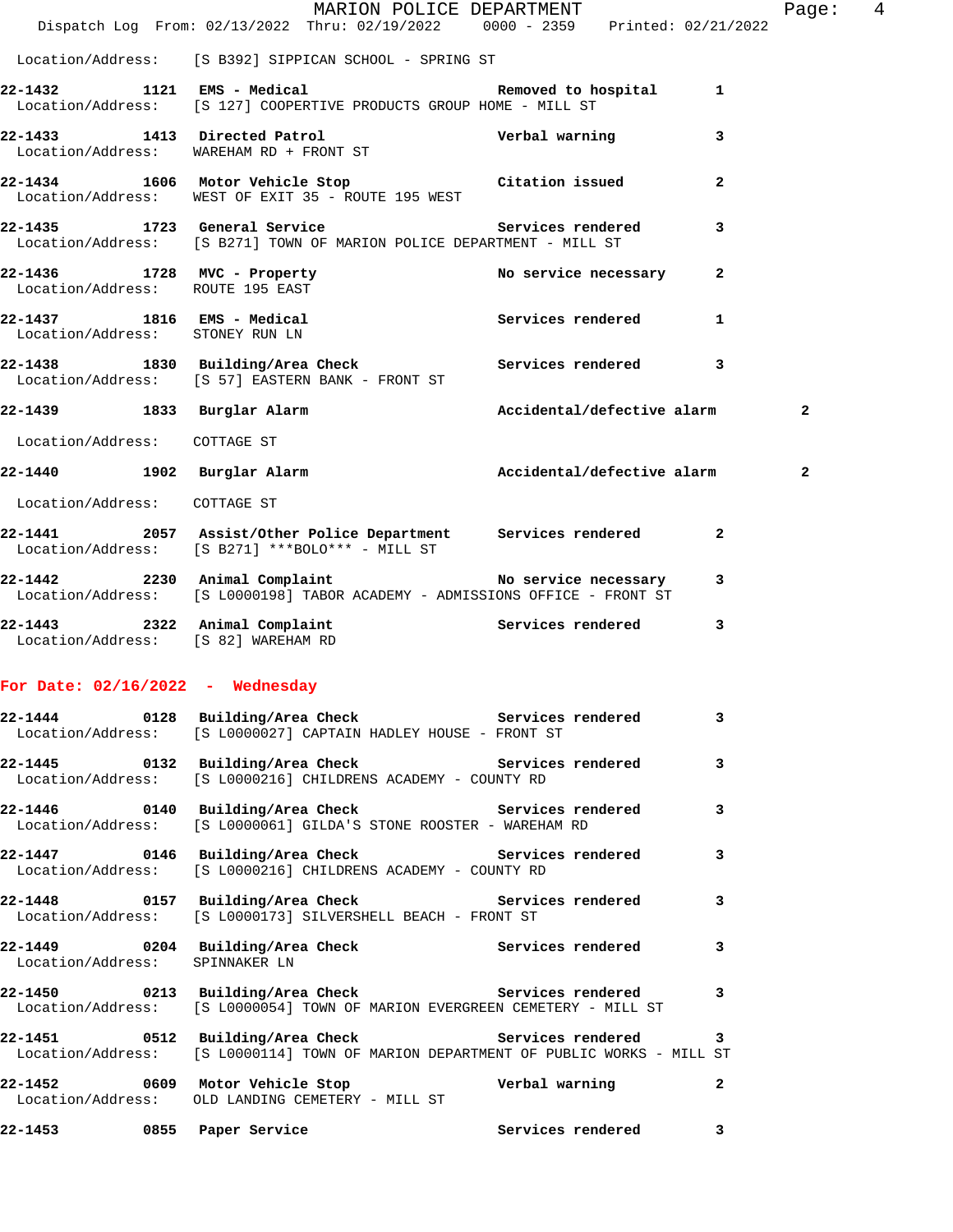|                                   |                                                                                                                         | MARION POLICE DEPARTMENT   |                | Page: 5 |  |
|-----------------------------------|-------------------------------------------------------------------------------------------------------------------------|----------------------------|----------------|---------|--|
|                                   | Dispatch Log From: 02/13/2022 Thru: 02/19/2022 0000 - 2359 Printed: 02/21/2022                                          |                            |                |         |  |
|                                   | Location/Address: [S B271] TOWN OF MARION POLICE DEPARTMENT - MILL ST                                                   |                            |                |         |  |
|                                   | 22-1454 1006 Building/Area Check 1nvestigated 3<br>Location/Address: [S L0000040] CUMBERLAND FARMS (SOUTH) - WAREHAM RD |                            |                |         |  |
|                                   | 22-1455 1011 Building/Area Check 1nvestigated<br>Location/Address: [S 118] MARION VILLAGE ESTATES - VILLAGE DR          |                            | 3              |         |  |
|                                   | 22-1456 1022 Building/Area Check 1nvestigated 3<br>Location/Address: [S L0000221] WASHBURN PARK - WASHBURN PARK RD      |                            |                |         |  |
| Location/Address: BOGS - POINT RD | 22-1457 1034 Directed Patrol 22-1457 Services rendered                                                                  |                            | 3              |         |  |
|                                   | 22-1458 1058 EMS - Medical Nemoved to hospital<br>Location/Address: [S B292] SIPPICAN LONG TERM HEALTH CARE - MILL ST   |                            | -1             |         |  |
|                                   | 22-1459 1302 A & B/Past Services rendered 2<br>Location/Address: INDIAN COVE RD                                         |                            |                |         |  |
|                                   | 22-1460 1352 Motor Vehicle Complaint Arrest<br>Location/Address: [S B271] TOWN OF MARION POLICE DEPARTMENT - MILL ST    |                            | $\mathbf{2}$   |         |  |
|                                   | 22-1461 1449 Officer Wanted<br>Location/Address: CONVERSE RD + AUCOOT AVE                                               |                            | $\overline{2}$ |         |  |
|                                   | 22-1462 1711 Building/Area Check Services rendered<br>Location/Address: [S A7] MARION GENERAL STORE - FRONT ST          |                            | 3              |         |  |
| Location/Address: COTTAGE LN      | 22-1463 1715 Building/Area Check Services rendered 3                                                                    |                            |                |         |  |
| Location/Address: TUCKER LN       | 22-1464 1724 Building/Area Check Services rendered                                                                      |                            | 3              |         |  |
|                                   | 22-1465 1745 Building/Area Check Services rendered 3<br>Location/Address: [S 168] MAGNOLLIA CRANBERRY - FRONT ST        |                            |                |         |  |
| Location/Address: COUNTY RD       | 22-1466 1751 Motor Vehicle Stop Nerbal warning                                                                          |                            | $\mathbf{2}$   |         |  |
| 22-1467 1829 Fire - Alarm         |                                                                                                                         | Accidental/defective alarm |                | 1       |  |
|                                   | Location/Address: TABOR-CORNELIA HALL - SPRING ST                                                                       |                            |                |         |  |
| Location/Address:                 | 22-1468 2030 Building/Area Check Services rendered<br>WEST DR                                                           |                            | 3              |         |  |
|                                   | 22-1469 2039 Building/Area Check Services rendered<br>Location/Address: [S B392] SIPPICAN SCHOOL - SPRING ST            |                            | 3              |         |  |
|                                   | 22-1470 2044 Motor Vehicle Stop<br>Location/Address: FRONT ST + VILLAGE DR                                              | Citation issued            | 2              |         |  |
|                                   | 22-1471 2157 Building/Area Check Services rendered<br>Location/Address: [S 156] ARNE EXCAVATING - CONVERSE RD           |                            | 3              |         |  |
|                                   | 22-1472 2252 Building/Area Check Services rendered<br>Location/Address: [S L0000173] SILVERSHELL BEACH - FRONT ST       |                            | 3              |         |  |
|                                   | 22-1473 2316 Building/Area Check<br>Location/Address: [S L0000216] CHILDRENS ACADEMY - COUNTY RD                        | Investigated               | 3              |         |  |
|                                   |                                                                                                                         |                            |                |         |  |

## **For Date: 02/17/2022 - Thursday**

| 22-1474<br>Location/Address: | 0306 Building/Area Check<br>VILLAGE DR | Services rendered |  |
|------------------------------|----------------------------------------|-------------------|--|
| 22-1475<br>Location/Address: | 0308 Building/Area Check<br>RIVER RD   | Services rendered |  |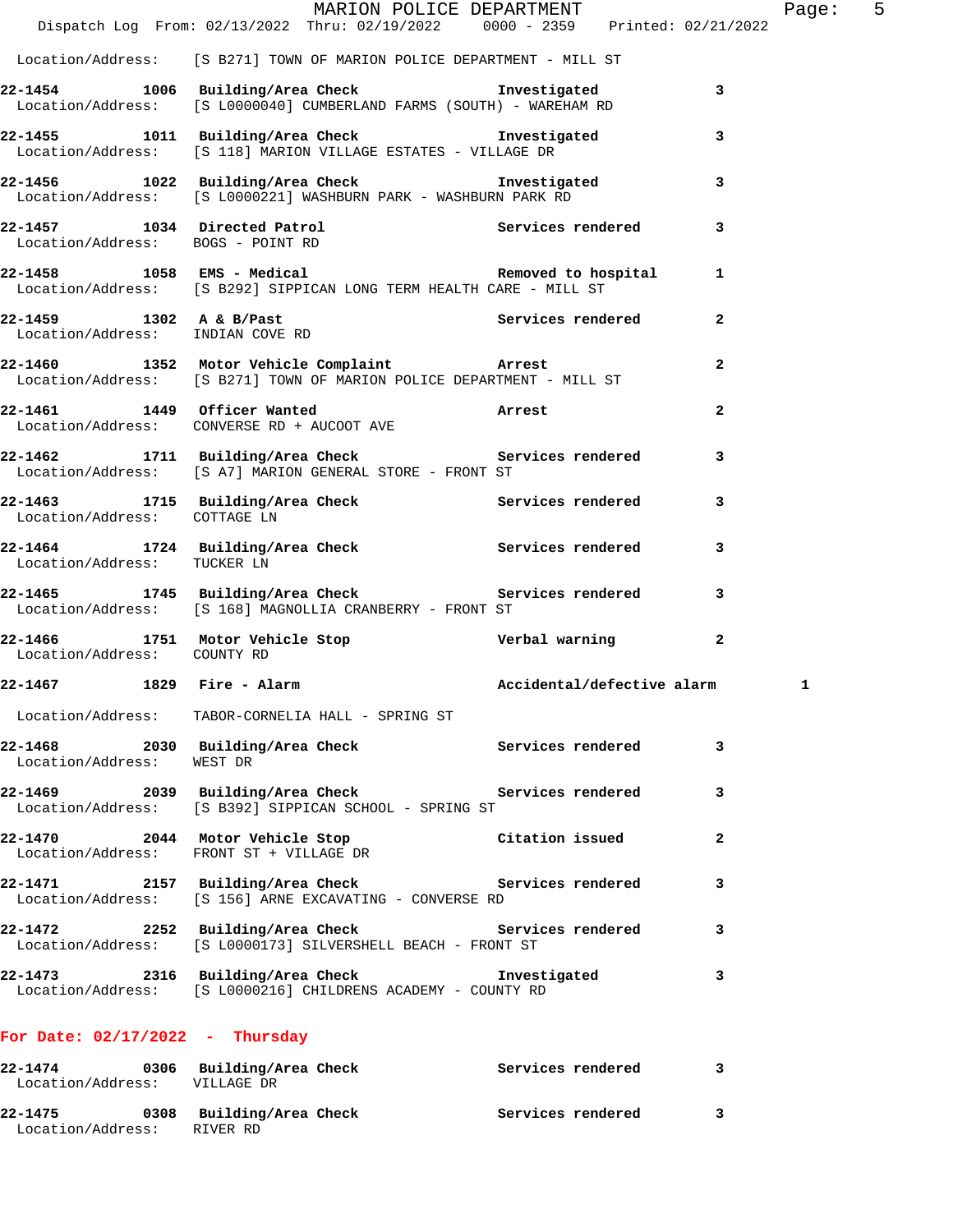| Location/Address: POINT RD   |                                                                                                                                    |                            | 3            |
|------------------------------|------------------------------------------------------------------------------------------------------------------------------------|----------------------------|--------------|
|                              | 22-1477 0325 Building/Area Check 5ervices rendered<br>Location/Address: [S 137] TRI TOWN MOTORS - WAREHAM RD                       |                            | 3            |
|                              | 22-1478 		 0432 Building/Area Check 		 Services rendered<br>Location/Address: [S L0000040] CUMBERLAND FARMS (SOUTH) - WAREHAM RD   |                            | 3            |
| Location/Address: FRONT ST   | $22-1479$ 0938 EMS - Medical                                                                                                       | Removed to hospital 1      |              |
| Location/Address: FRONT ST   |                                                                                                                                    |                            | 3            |
| Location: [S5] UNKNOWN       | 22-1482 		 0954 EMS - Medical 		 Referred to other agency 1                                                                        |                            |              |
| Location/Address: GREEN ST   | 22-1481 0956 Building/Area Check Services rendered                                                                                 |                            | 3            |
|                              | 22-1483 1017 Building/Area Check 1997 Services rendered 3<br>Location/Address: [S A47] STONE ESTATE - CASTLE - N GREAT HILL DR     |                            |              |
| Location/Address: WAREHAM RD | 22-1484 1035 EMS - Medical                                                                                                         | Removed to hospital 1      |              |
|                              | Location/Address: [S L0000130] TOWN OF MARION TRANSFER STATION - BENSON BROOK RD                                                   |                            |              |
| Location/Address: WAREHAM RD | 22-1486 1108 Fire - CO Alarm Communication Unfounded                                                                               |                            | 1            |
|                              | Location/Address: [S L0000040] CUMBERLAND FARMS (SOUTH) - WAREHAM RD                                                               |                            | $\mathbf{2}$ |
| Location/Address: WAREHAM RD | 22-1488 1146 EMS - Medical 1 22-1488 22-1488 1                                                                                     |                            |              |
|                              | Location/Address: WAREHAM RD + JEREI LN                                                                                            |                            | 3            |
|                              | 22-1490 1222 Disturbance <b>120 Removed</b> to hospital 1<br>Location/Address: [S L0000183] SIPPICAN SCHOOL PLAYGROUND - SPRING ST |                            |              |
|                              | 22-1491 1301 Fire - Alarm                                                                                                          | Accidental/defective alarm | 1            |
|                              | Location/Address: [S L0000229] TABOR ACADEMY - WILLIAMS DORM - SPRING ST                                                           |                            |              |
|                              | 22-1492 1341 911 Call - Accidental Services rendered<br>Location/Address: [S B292] SIPPICAN LONG TERM HEALTH CARE - MILL ST        |                            | $\mathbf{2}$ |
|                              | 22-1496 1345 Building/Area Check Services rendered<br>Location/Address: MILL ST + ABELS WAY                                        |                            | 3            |
|                              | 22-1493 1413 911 Call - Accidental No service necessary 2<br>Location/Address: [S B292] SIPPICAN LONG TERM HEALTH CARE - MILL ST   |                            |              |
|                              | 22-1494 1427 Officer Wanted Neport assigned<br>Location/Address: [S B271] TOWN OF MARION POLICE DEPARTMENT - MILL ST               |                            | $\mathbf{2}$ |
|                              | 22-1495 1445 911 Call - Accidental Maccidental/defective alarm                                                                     |                            | 2            |
|                              | Location/Address: [S B292] SIPPICAN LONG TERM HEALTH CARE - MILL ST                                                                |                            |              |
| Location/Address: POINT RD   | 22-1497 1455 Motor Vehicle Complaint Services rendered                                                                             |                            | 2            |
| Location/Address: MILL ST    | 22-1498 1525 Health/Welfare                                                                                                        | Report assigned            | 3            |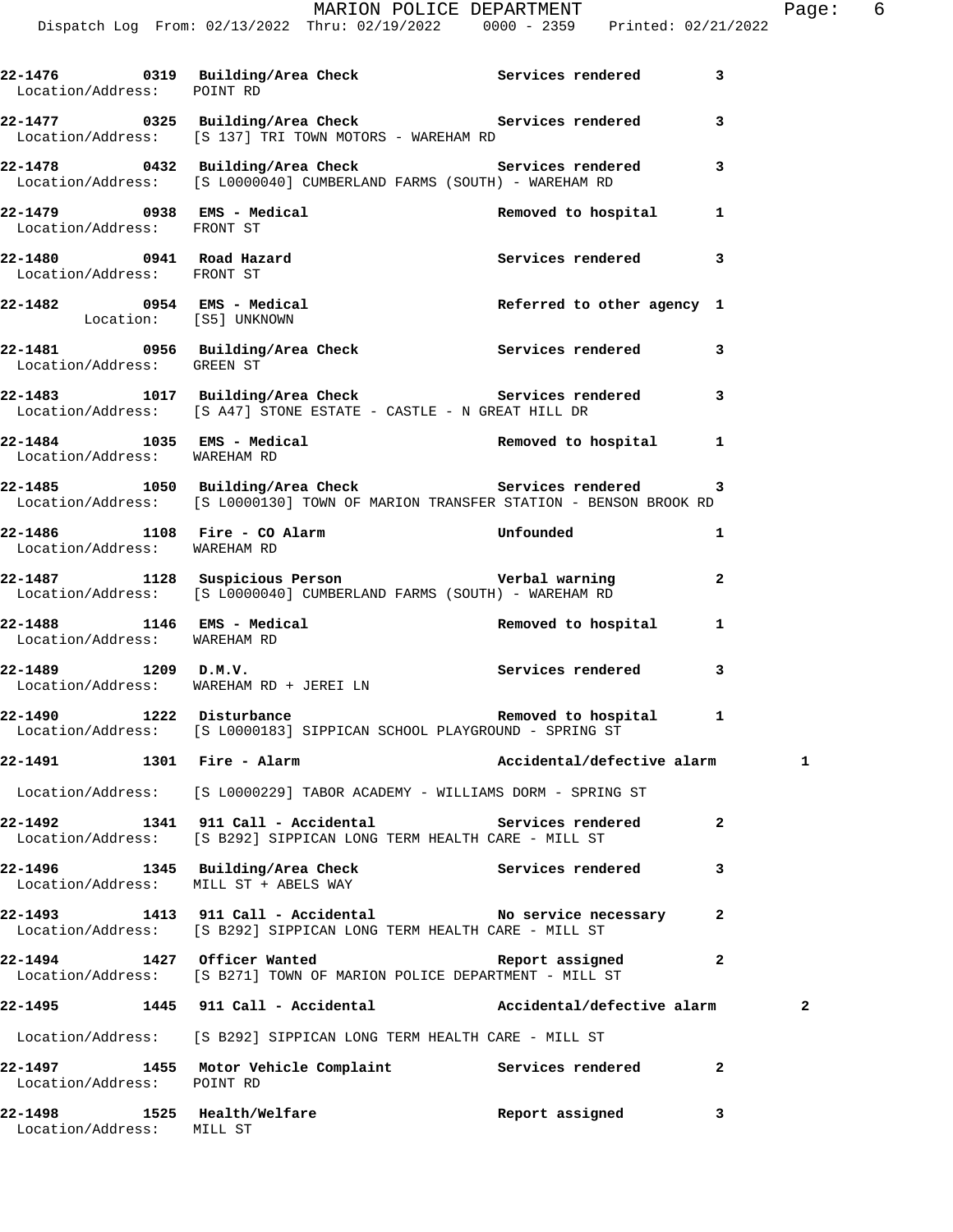| 22–1499<br>1527                                              | MVC - Property<br>Location/Address: [S 80] CUMBERLAND FARMS (NORTH) - WAREHAM RD                  | Services rendered                                                                                               | $\overline{2}$ |
|--------------------------------------------------------------|---------------------------------------------------------------------------------------------------|-----------------------------------------------------------------------------------------------------------------|----------------|
| 22-1500                                                      | 1540 911 Call - Accidental<br>Location/Address: [S B292] SIPPICAN LONG TERM HEALTH CARE - MILL ST | Unfounded                                                                                                       | 2              |
| 22-1501 1731 Motor Vehicle Stop<br>Location/Address: MILL ST |                                                                                                   | Verbal warning                                                                                                  | 2              |
| 22-1502 1805                                                 | EMS - Medical<br>Location/Address: [S3] DINNING HALL - ROSEBROOK WAY                              | Removed to hospital                                                                                             | $\mathbf{1}$   |
| 22-1503<br>1901<br>Location/Address: FRONT ST                | EMS - Medical                                                                                     | Removed to hospital                                                                                             | 1              |
|                                                              |                                                                                                   | the contract of the contract of the contract of the contract of the contract of the contract of the contract of |                |

**22-1504 2055 Building/Area Check Services rendered 3**  Location/Address: [S L0000173] SILVERSHELL BEACH - FRONT ST

**22-1506 2056 General Service Services rendered 3**  Location/Address: [OT] RUTLAND ST

**22-1505 2101 Directed Patrol Services rendered 3**  Location/Address: [S L0000082] ISLAND WHARF MARINE - ISLAND WHARF RD

**22-1507 2131 Directed Patrol Services rendered 3**  Location/Address: TABOR ACADEMY - FRONT ST

**22-1508 2157 Follow Up Investigation Services rendered 3**  Location/Address: FRONT ST **22-1509 2238 Building/Area Check Services rendered 3** 

 Location/Address: [S 57] EASTERN BANK - FRONT ST **22-1510 2248 Building/Area Check Services rendered 3**  Location/Address: [S L0000221] WASHBURN PARK - WASHBURN PARK RD

#### **For Date: 02/18/2022 - Friday**

| Location/Address: POINT RD  | 22-1511 0106 Fire - Power Line Down Neferred to other agency 1                                                                  |              |                         |
|-----------------------------|---------------------------------------------------------------------------------------------------------------------------------|--------------|-------------------------|
|                             | 22-1512 		 0159 Building/Area Check 		 Services rendered<br>Location/Address: [S 137] TRI TOWN MOTORS - WAREHAM RD              |              | $\overline{\mathbf{3}}$ |
|                             | 22-1513 0200 Building/Area Check <b>1998</b> Unfounded<br>Location/Address: [S B392] SIPPICAN SCHOOL - SPRING ST                |              | $\overline{\mathbf{3}}$ |
| Location/Address: POINT RD  | 22-1514 		 0218 Building/Area Check 		 Services rendered 3                                                                      |              |                         |
|                             | 22-1515 0221 Fire - Arcing Wires Referred to other agency 1<br>Location/Address: [S 124] DIANE FLAHERTY - POINT RD              |              |                         |
| Location/Address: COUNTY RD |                                                                                                                                 |              |                         |
|                             | 22-1517 0255 Building/Area Check Services rendered<br>Location/Address: [S L0000151] OLD LANDING WHARF - FRONT ST               |              | $\mathbf{3}$            |
|                             | 22-1518       0257  Building/Area Check          Services rendered<br>Location/Address: [S 119] SIPPICAN WOODS - FIELD STONE LN |              | $\overline{\mathbf{3}}$ |
|                             | 22-1519 0316 Burglar Alarm<br>Location/Address: SHELL HEAP RD                                                                   | Investigated | $\overline{a}$          |
|                             | 22-1520 0347 Building/Area Check Services rendered<br>Location/Address: [S L0000074] HILLER DODGE - MILL ST                     |              | $\mathbf{3}$            |
|                             | 22-1521 0407 Building/Area Check 5ervices rendered                                                                              |              | 3                       |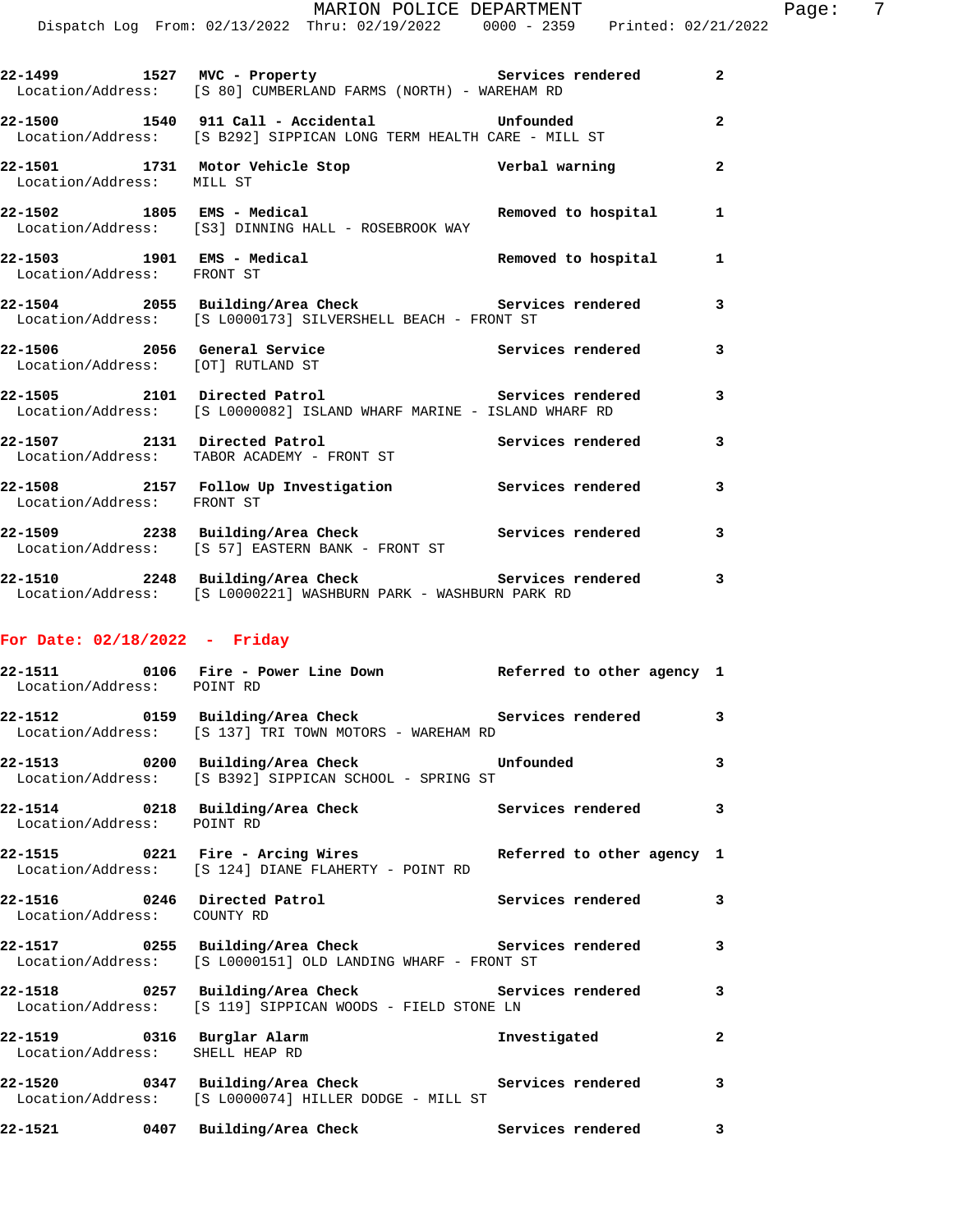|                                                                    | MARION POLICE DEPARTMENT<br>Dispatch Log From: 02/13/2022 Thru: 02/19/2022 0000 - 2359 Printed: 02/21/2022                             |                       |                | Page: 8 |  |
|--------------------------------------------------------------------|----------------------------------------------------------------------------------------------------------------------------------------|-----------------------|----------------|---------|--|
|                                                                    | Location/Address: [S 80] CUMBERLAND FARMS (NORTH) - WAREHAM RD                                                                         |                       |                |         |  |
|                                                                    | 22-1522 0709 General Service Services Services rendered 3<br>Location/Address: MILL ST + CONVERSE RD                                   |                       |                |         |  |
|                                                                    | 22-1523 0806 Waterways Area Patrol Services rendered 3<br>Location/Address: [S L0000151] OLD LANDING WHARF - FRONT ST                  |                       |                |         |  |
|                                                                    | 22-1524 0846 Burglar Alarm 12-1524 1111-124 1112 1120 122-1524 122-1524 122-1524 122-1524 122-1524 122-1524 1                          |                       | $\mathbf{2}$   |         |  |
|                                                                    | 22-1525 1014 Building/Area Check Investigated<br>Location/Address: [S L0000040] CUMBERLAND FARMS (SOUTH) - WAREHAM RD                  |                       | 3              |         |  |
|                                                                    | 22-1526 1021 Building/Area Check Investigated 1021 2011 1021 15<br>Location/Address: [S 118] MARION VILLAGE ESTATES - VILLAGE DR       |                       |                |         |  |
|                                                                    | 22-1527 1024 Building/Area Check Investigated Investigated 3<br>Location/Address: [S L0000128] MARION SOCIAL CLUB - PUMPING STATION RD |                       |                |         |  |
| Location/Address: PLEASANT ST                                      | 22-1528 1116 General Service                                                                                                           | Investigated          | 3              |         |  |
|                                                                    | 22-1529 1155 General Service Services rendered 3<br>Location/Address: [S 10] BENSON BROOK RD                                           |                       |                |         |  |
|                                                                    | 22-1531 1209 General Service No service necessary 3<br>Location/Address: [S L0000171] SEASIDE SCHOOL - FRONT ST                        |                       |                |         |  |
|                                                                    | 22-1530 1218 Animal Complaint Report assigned 3<br>Location/Address: PINE HILL LN                                                      |                       |                |         |  |
|                                                                    | Location/Address: [S B293] MARCONI VILLAGE - MILL ST                                                                                   |                       | $\mathbf{2}$   |         |  |
|                                                                    | 22-1533 1459 Directed Patrol 22-1533 1459 2012 1459 2012<br>Location/Address: [S B392] SIPPICAN SCHOOL - SPRING ST                     |                       |                |         |  |
|                                                                    | 22-1534 1525 911 Call - Accidental No service necessary 2<br>Location/Address: [S L0000113] TOP OF THE HILL LIQOURS - WAREHAM RD       |                       |                |         |  |
|                                                                    | 22-1535 1526 EMS - Medical<br>Location/Address: [S 127] COOPERTIVE PRODUCTS GROUP HOME - MILL ST                                       | Removed to hospital 1 |                |         |  |
| Location/Address: BLACKHALL CT                                     | 22-1536 1557 General Service                                                                                                           | Services rendered     | 3              |         |  |
|                                                                    | 22-1537 1708 Fire - Smoke Investigation 1nvestigated<br>Location/Address: POINTRD                                                      |                       | 1              |         |  |
| 22-1538 1725 Directed Patrol<br>Location/Address: COUNTY RD        |                                                                                                                                        | Services rendered     | 3              |         |  |
|                                                                    | 22-1539 1746 Suspicious Motor Vehicle<br>Location/Address: LADY SLIPPER LN + CROSS NECK RD                                             | Investigated          | $\overline{a}$ |         |  |
| 22-1540 1920 Health/Welfare<br>Location/Address: [S KB13] SOUTH ST |                                                                                                                                        | Investigated          | 3              |         |  |
| Location/Address: SHERMAN'S WAY                                    | 22-1541 2128 Suspicious Motor Vehicle Chronestigated                                                                                   |                       | $\mathbf{2}$   |         |  |
| Location/Address: FRONT ST                                         | 22-1542 2139 Directed Patrol                                                                                                           | Services rendered     | 3              |         |  |
|                                                                    | 22-1543 2142 Building/Area Check Services rendered<br>Location/Address: [S L0000082] ISLAND WHARF MARINE - ISLAND WHARF RD             |                       | 3              |         |  |
| Location/Address: MOORINGS RD                                      | 22-1544 2151 Directed Patrol                                                                                                           | Services rendered     | 3              |         |  |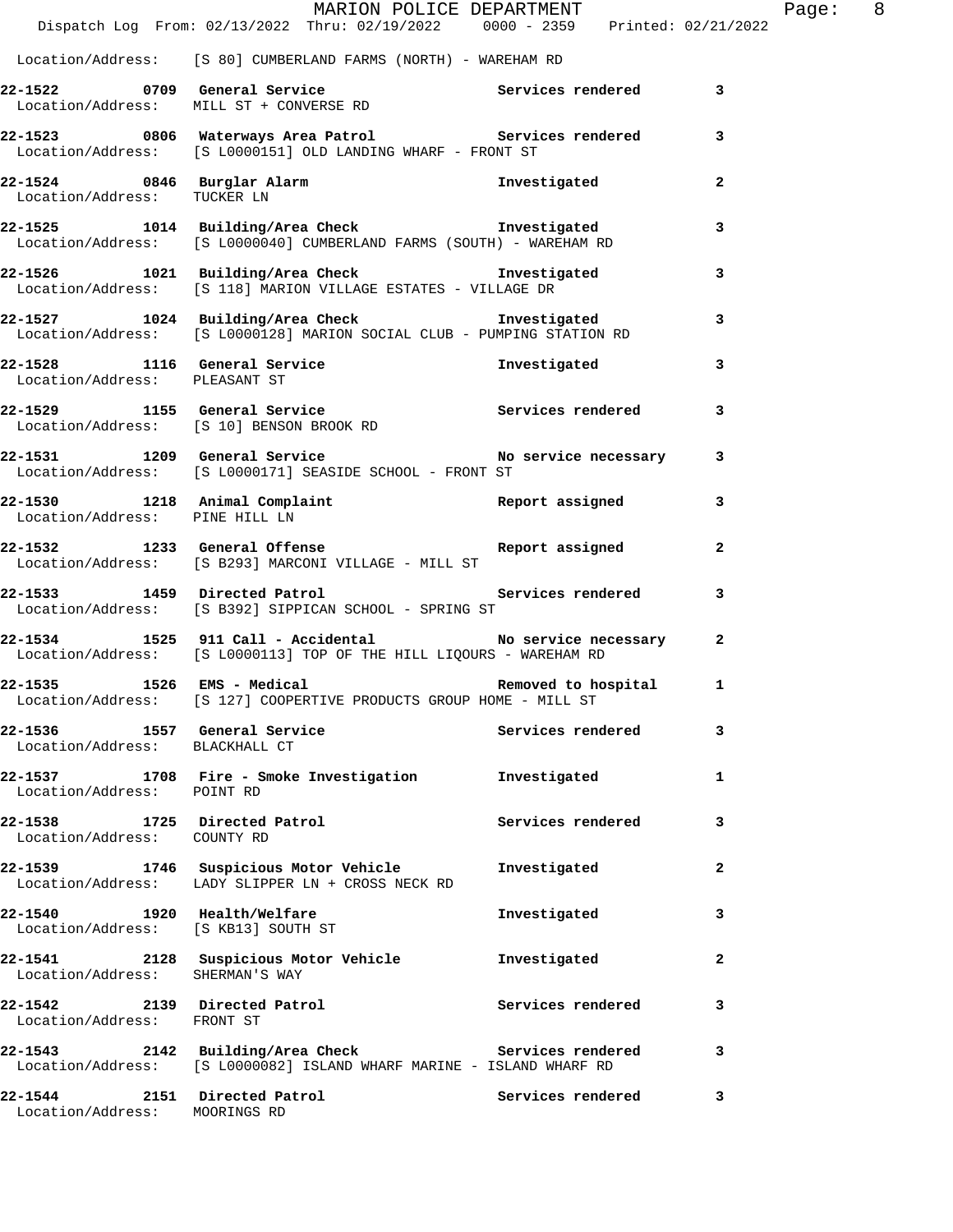MARION POLICE DEPARTMENT Fage: 9

Dispatch Log From: 02/13/2022 Thru: 02/19/2022 0000 - 2359 Printed: 02/21/2022

| 22-1545<br>Location/Address: | 2243 | Road Hazard<br>FRONT ST | Services rendered          |   |
|------------------------------|------|-------------------------|----------------------------|---|
| 22-1546                      | 2319 | Burglar Alarm           | Accidental/defective alarm | 2 |

# Location/Address: CONVERSE RD

## **For Date: 02/19/2022 - Saturday**

|                                                                     | 22-1547 0040 Directed Patrol <b>120 million provides to the USA</b><br>Location/Address: [S 80] CUMBERLAND FARMS (NORTH) - WAREHAM RD |                     | $\mathbf{3}$   |
|---------------------------------------------------------------------|---------------------------------------------------------------------------------------------------------------------------------------|---------------------|----------------|
|                                                                     | 22-1548 0047 Suspicious Motor Vehicle Investigated<br>Location/Address: [S L0000170] SEAHORSE SEAFOODS - WAREHAM RD                   |                     | $\mathbf{2}$   |
|                                                                     | 22-1549 0100 Building/Area Check 6 Services rendered 3<br>Location/Address: [S L0000216] CHILDRENS ACADEMY - COUNTY RD                |                     |                |
|                                                                     | 22-1550 0102 Building/Area Check Services rendered 3<br>Location/Address: [S 131] FIELDSTONE FARM MARKET - MILL ST                    |                     |                |
|                                                                     | 22-1551 0110 Building/Area Check 6 Services rendered 3<br>Location/Address: [S L0000027] CAPTAIN HADLEY HOUSE - FRONT ST              |                     |                |
|                                                                     | 22-1552 0110 Building/Area Check 5ervices rendered 3<br>Location/Address: [S 125] BLUE HAIR SALON - WAREHAM RD                        |                     |                |
|                                                                     | 22-1553 0111 EMS - Medical and Removed to hospital<br>  Location/Address: [S B423] TABOR ACADEMY - LILLARD HALL - FRONT ST            |                     | $\mathbf{1}$   |
|                                                                     | 22-1554 0154 Building/Area Check 5ervices rendered 3<br>Location/Address: [S L0000061] GILDA'S STONE ROOSTER - WAREHAM RD             |                     |                |
|                                                                     | 22-1555 0219 Building/Area Check Services rendered<br>Location/Address: [S 151] ABINGTON BANK - FRONT ST                              |                     | 3              |
| Location/Address: CONVERSE RD                                       | 22-1556 0226 Building/Area Check 5ervices rendered 3                                                                                  |                     |                |
| Location/Address: ZORA RD                                           | 22-1557 0233 Building/Area Check Services rendered                                                                                    |                     | 3              |
|                                                                     | Location/Address: [S L0000173] SILVERSHELL BEACH - FRONT ST                                                                           |                     |                |
|                                                                     | 22-1559 0717 Motor Vehicle Stop Verbal warning<br>Location/Address: [S L0000061] GILDA'S STONE ROOSTER - WAREHAM RD                   |                     | $\overline{a}$ |
|                                                                     | Location/Address: [S 127] COOPERTIVE PRODUCTS GROUP HOME - MILL ST                                                                    |                     |                |
| Location/Address: HASTINGS RD                                       | 22-1561 1023 General Service 3 Services rendered 3                                                                                    |                     |                |
|                                                                     | 22-1562 1033 Burglar Alarm<br>Location/Address: [S 21] SANTOROS PIZZA AND MORE - WAREHAM RD                                           | Investigated        |                |
| 22-1563 1104 Road Hazard                                            | Location/Address: ROCHESTER TOWN LINE - FRONT ST                                                                                      | Services rendered   | 3              |
| 22-1564 1156 Animal Complaint<br>Location/Address: SPARROW LN       |                                                                                                                                       | Services rendered   | 3              |
| 22-1567 1159 Lost Property<br>Location/Address: FRONT ST + ALLEN ST |                                                                                                                                       | Services rendered   | 3              |
| 22-1565 1213 Suspicious Activity<br>Location/Address: MILL ST       |                                                                                                                                       | Investigated        | $\mathbf{2}$   |
| 22-1566                                                             | 1309 EMS - Mutual Aid                                                                                                                 | Removed to hospital | 1              |